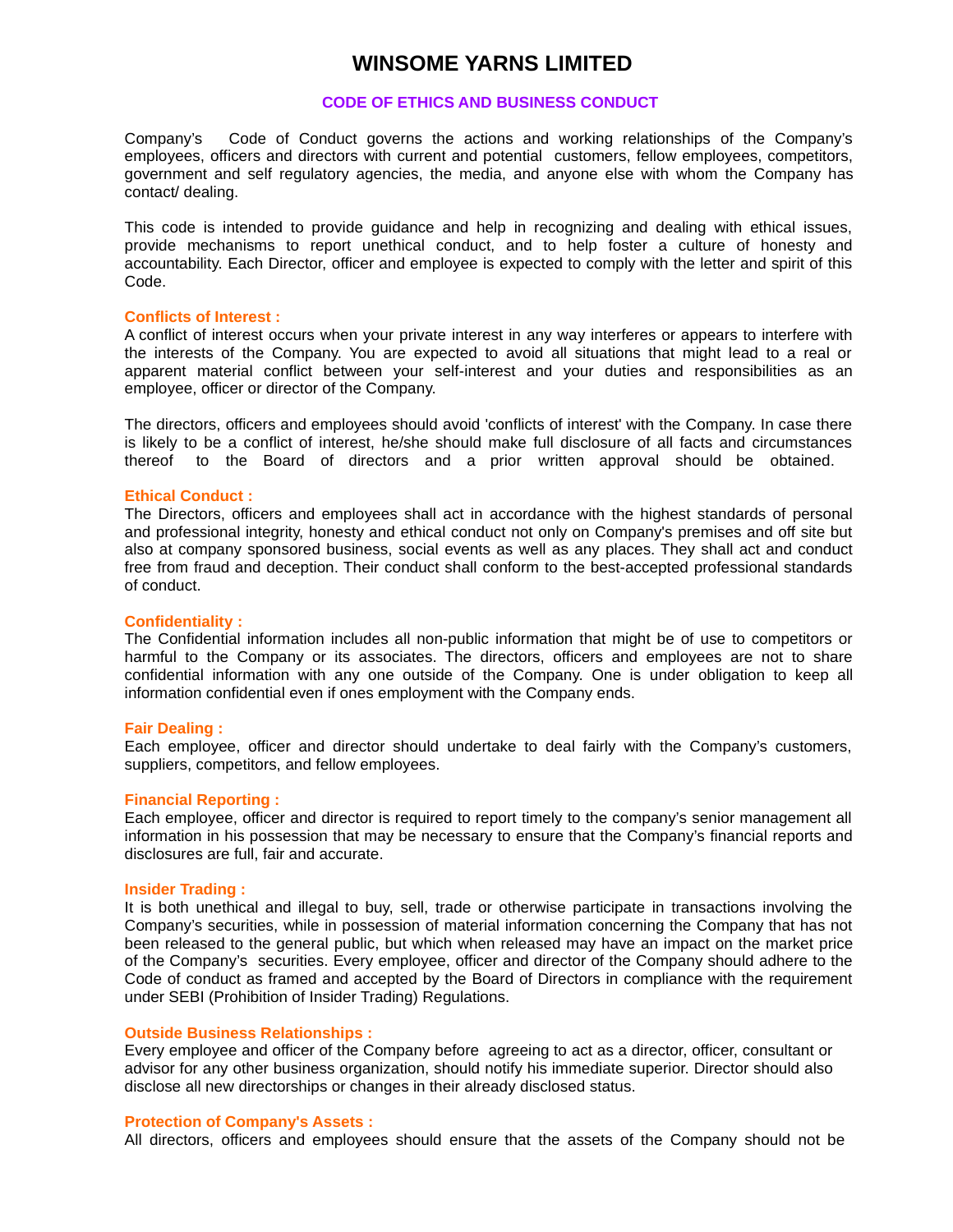misused but employed for the purpose of conducting the business for which they are duly authorized. Theft and wastage of the Company's assets and property have a direct impact on the Company's profitability.

# **Relationships with suppliers and customers :**

All directors, officers and employees shall ensure that in their dealings with suppliers and customers, the Company's interests are never compromised, Accepting gifts and presents of more than a nominal value from suppliers or customers will be viewed as a serious breach of discipline as this could lead to compromising company's interest.

# **Legal Compliances :**

It is the Company's policy to comply with all applicable laws, rules, and regulations. It is the personal responsibility of each employee, officer and director to adhere to the standards and restrictions imposed by those laws, rules and regulations. Any one who is unsure of whether a situation violates any applicable laws, rules or regulations should consult the legal department of the Company before taking any action that may jeopardize the Company or that individual.

# **Promote a Positive Work Environment :**

All employees want and deserve a work place where they feel respected, satisfied and appreciated. Harassment or discrimination of any kind and especially involving race, color, religion, gender, age, nationality, disability is unacceptable in the work place environment. In dealing with each other, employees shall uphold the values of – trust, teamwork, mutuality, objectivity, self respect and human dignity.

# **Reporting of Illegal or Unethical Behavior :**

The Company requires its employees, officers and directors to talk to supervisors, managers or other appropriate personnel to report and discuss any known or suspected illegal or unethical behavior involving the Company or its employees.

# **Duties of Independent Directors:**

The Schedule IV of Companies Act 2013 has prescribed following duties of Independent Directors of the Company under the provisions of section 149 of Companies Act 2013 and rules & regulations made thereunder:

- 1. Undertake appropriate induction and regularly update and refresh their skills, knowledge and familiarity with the Company;
- 2. Seek appropriate clarification or amplification of information and, where necessary, take and follow appropriate professional advice and opinion of outside experts at the expense of the Company;
- 3. Strive to attend all the meetings of the Board of Directors and of the Board Committees of which he is a Member;
- 4. Participate constructively and actively in the Committees of the Board in which they are chairpersons or Members;
- 5. Strive to attend the General Meetings of the Company;
- 6. Where they have concerns about the running of the Company or a proposed action, ensure that these are addressed by the Board and, to the extent that they are not resolved, insist that their concerns are recorded in the minutes of the Board Meeting;
- 7. Keep themselves well informed about the Company and the external environment in which it operates;
- 8. Not to unfairly obstruct the functioning of an otherwise proper Board or Committee of the Board;
- 9. Pay sufficient attention and ensure that adequate deliberations are held before approving related party transactions and assure themselves that same are in the interest of the Company;
- 10. Ascertain and ensure that the Company has and adequate and functional vigil mechanism and to ensure that the interests of a person who uses such mechanism are not prejudicially affected on account of such use;
- 11. Report concerns about unethical behaviour, actual or suspected fraud or violation of the Company's code of conduct or ethics policy;
- 12. Acting within his authority, assist in protecting the legitimate interests of the Company, shareholders and its employees.
- 13. Not disclose confidential information, including Commercial secrets, technologies, advertising and sales promotion plans, unpublished price sensitive information, unless such disclosure is expressly approved by the Board or required by law.